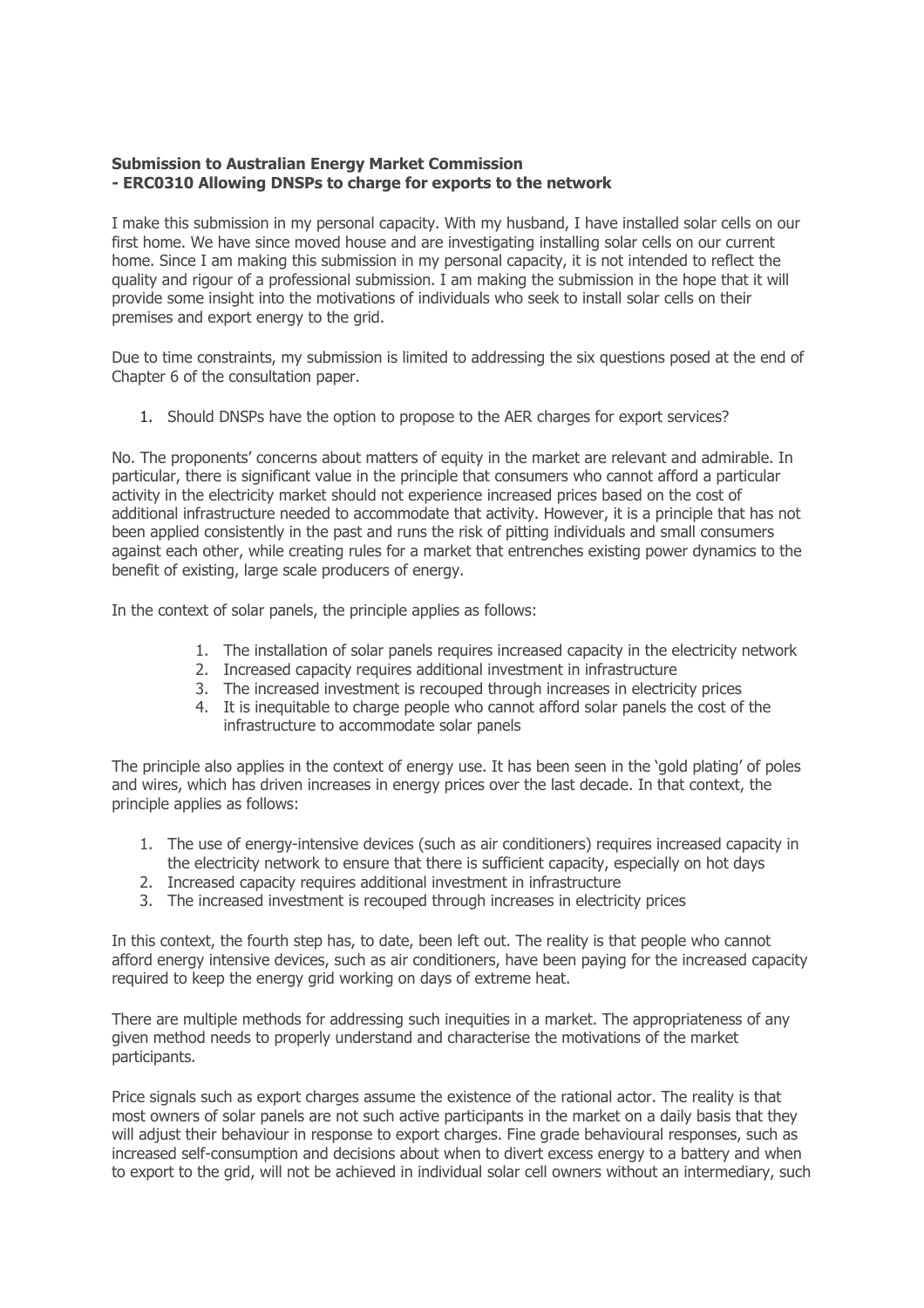as a technology innovation that monitors network capacity and releases energy to the grid at points of capacity. Whether this technology is possible or marketable is speculative and should not be assumed in making rule changes.

As such, the price signal sent by export charges will be experienced by solar cell owners (current or prospective) at the point of a purchasing decision. The signal sent by export charges is that solar cells are an unwelcome inconvenience to a network built for the benefit and use of large scale producers. It will be experienced as paying for a network twice – first as a consumer and then as a producer.

The proposal to charge for both consumption and export reflects the ongoing failure to properly understand and characterise solar cell owners. Most do not characterise or consider themselves as producers trying to make money. Most solar cell owners see themselves as providing a community benefit, both in terms of providing additional energy, especially on high demand days, while reducing Australia's energy emissions. As indicated above, most solar cell owners do not monitor their usage and production in the same market-driven way as large-scale producers. While they might have an intellectual interest and curiosity in the variations and might make some generalised changes to behaviours, such as using high energy devices during the day rather than at night, they are not as adaptable or sensitive to market pricing as commercial enterprises.

Solar cell owners are not in it for the money per se. While solar cell owners do consider costs and benefits before installing solar cells, they are not seeking to make a profit. Instead, they want a fair return for their contribution. In this context, the money is a signal about whether their contribution is valued by the community. A charge to provide additional energy sends the message that the contributions of solar cell owners is not welcome. The proposal not to apply export charges to entrenched, commercial producers of high emission energy will only compound that perception. These perceptions may contribute to a decision not to install solar cells or to limit any personal investment to the amount needed for self-consumption. This will not address inequity in the market. Excess solar has a role to play in decreasing the wholesale price of energy, which has benefits for retail consumers, including those who cannot afford to generate their own power.

The export charges will also send a signal to consumers – both owners of solar cells and those without – about the value of low emission energy and Australia's pathway to a more sustainable future. Solar cells remain one of the most effective ways for individuals to decrease their emissions. In the face of a climate emergency, the ability to take action is significant in maintaining commitment to finding a solution. Charging solar cell owners to export energy, while leaving high emission generators to continue to export without charge, sends a signal that Australia is only prepared to play at the margins of emissions reductions.

The proposed changes will also entrench existing power dynamics in the market. The increased vertical integration of power producers and retailers poses challenges for competition within the market. Distributed generators, such as solar cell owners, challenges the competitive advantages of existing producers/retailers. A price signal to export that applies only to smaller, new entrants while not applying to large scale producers sends a perception of large commercial companies being protected from the newer entrants.

If sufficient capacity and equity are the objectives, then solutions must be designed in a way that reflects the realities of our environmental challenges, the motivations of solar cell owners and existing power and competition dynamics that also contribute to the equity and capacity challenges. Focusing on the issue of export and solar cell owners (or distributed generators more generally) means framing solar cell owners as part of the problem, when they are in fact part of the solution.

2. What are the potential benefits and costs of enabling export charges?

See above.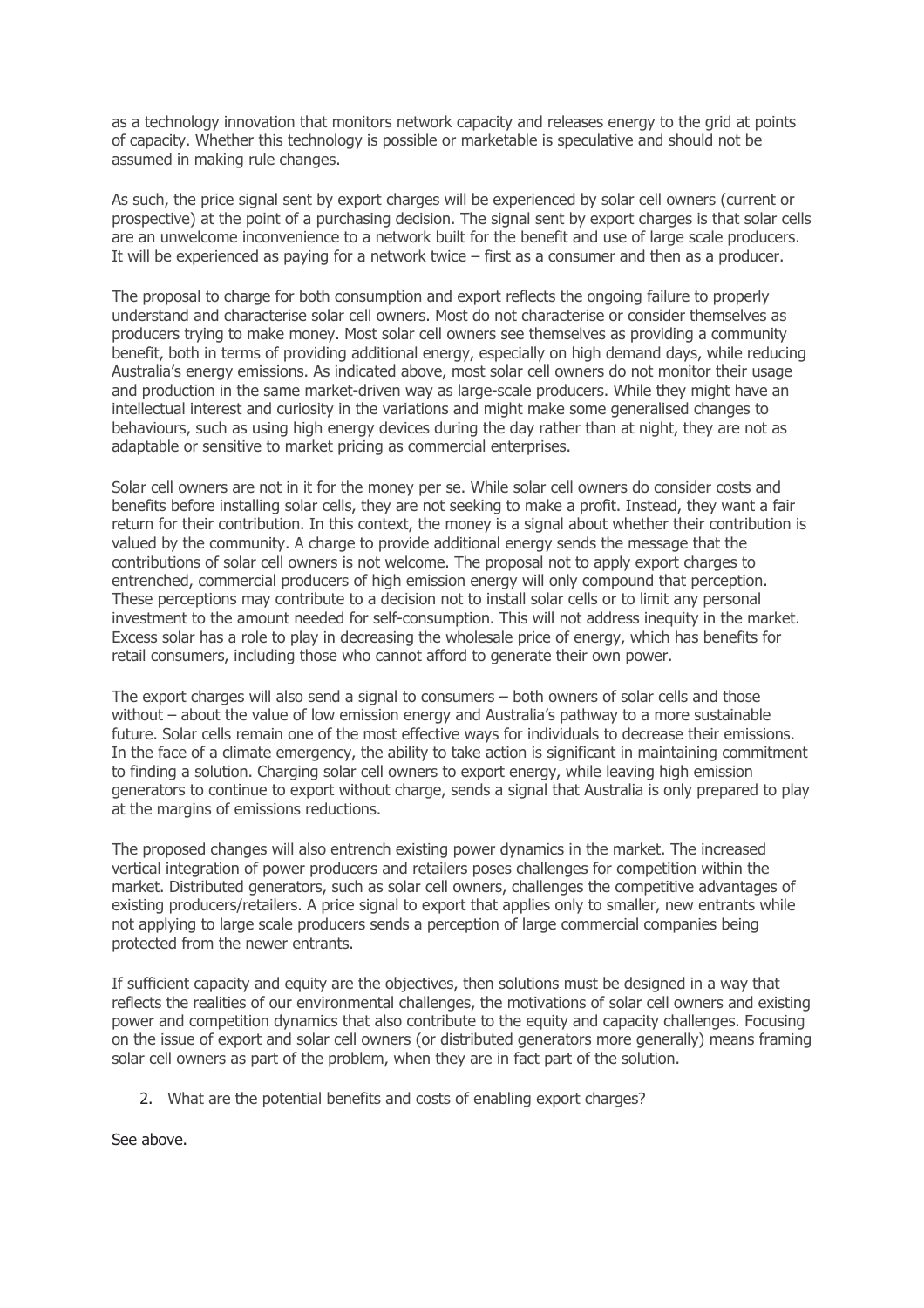3. If customers can already negotiate 'deeper' connection agreements, is a 'supplementary' connection arrangement required to allocate DER-related costs – as proposed by TEC/ACOSS?

Such a proposal may be appropriate, if the way in which solar cell owners are charged for electricity is also addressed. I have had experience with retail agreements whereby, as a solar cell owner, I have had more limited options for retail prices than if I were a non-solar cell owner. The arrangements left a strong perception that I was being charged a higher retail rate to cross-subsidise the costs to the commercial company (e.g. network costs, lost revenues) of having a solar cell owner on the network.

I could see a situation where an owner of solar cells has two contracts: one for the purchase of electricity, which would be an ordinary retail agreement that all consumers have; and one for the sale of electricity. This latter contract could then involve a negotiated price at which the energy will be purchased (e.g. a fixed amount or percentage above the wholesale rate at the time of export). This may allow any costs associated with having additional producers on the network to be addressed, without sending a blunt pricing signal associated with export charges. It would also allow greater transparency in the way that the relationship between vertically integrated energy companies and solar cell owners – who are both competitor and customer – are managed. For this arrangement to work, individuals must have the option of having their purchase contract and sale contract with different companies to ensure maximum competitiveness is enabled.

- 4. If NER clause 6.1.4 is removed, and DNSPs are able to develop tariffs for export services:
	- 1. What are the implementation issues?
		- 2. Should the existing tariff structure statement process and pricing principles apply? For example, is a principle required to guide DNSP decisions on cost allocation between consumption and export services – as proposed by SAPN?
		- 3. Are transitional or 'grandfathering' arrangements needed and, if so, should they be prescribed in the NER?

Questions 4.1 and 4.2 are largely technical questions which I do not intend to address.

If DSNPs are able to develop tariffs for export services, grandfathering arrangements would be necessary. Solar cell owners have purchased solar cells on the basis that such tariffs would not apply. Since they do not operate on a commercial basis, solar cell owners have less flexibility and ability to pivot or change their involvement in the market to respond to unexpected price variations. Some solar cell owners will have used debt to finance the solar cells and changes to the pricing structure may affect these arrangements.

Previous changes to pricing in the context of solar energy have been the subject of grandfathering provisions. In particular, changes to feed-in tariffs have generally been the subject of grandfather clauses.

5. Should the regulatory framework better recognise the benefits DER services provide to DNSPs? For example, does SAPN's proposal to allow for negative prices address the issue?

The regulatory framework needs to better recognise the benefits solar cell owners provide. The benefits recognised need to extend beyond financial and market considerations and include issues of sustainability, both in the context of the environment and the market. Part of recognising this benefit is to recognise that solar cell owners are not miniature versions of entrenched commercial generators of energy. Their reasons for participation and ways of participating in the market are very different. The framework needs to find a category for them which is different to the existing duality of consumer and producer. The concept of a 'prosumer' is attractive from the perspective of simplicity but runs the risk of glossing over the features of solar cell owners that make them different as both consumers and producers.